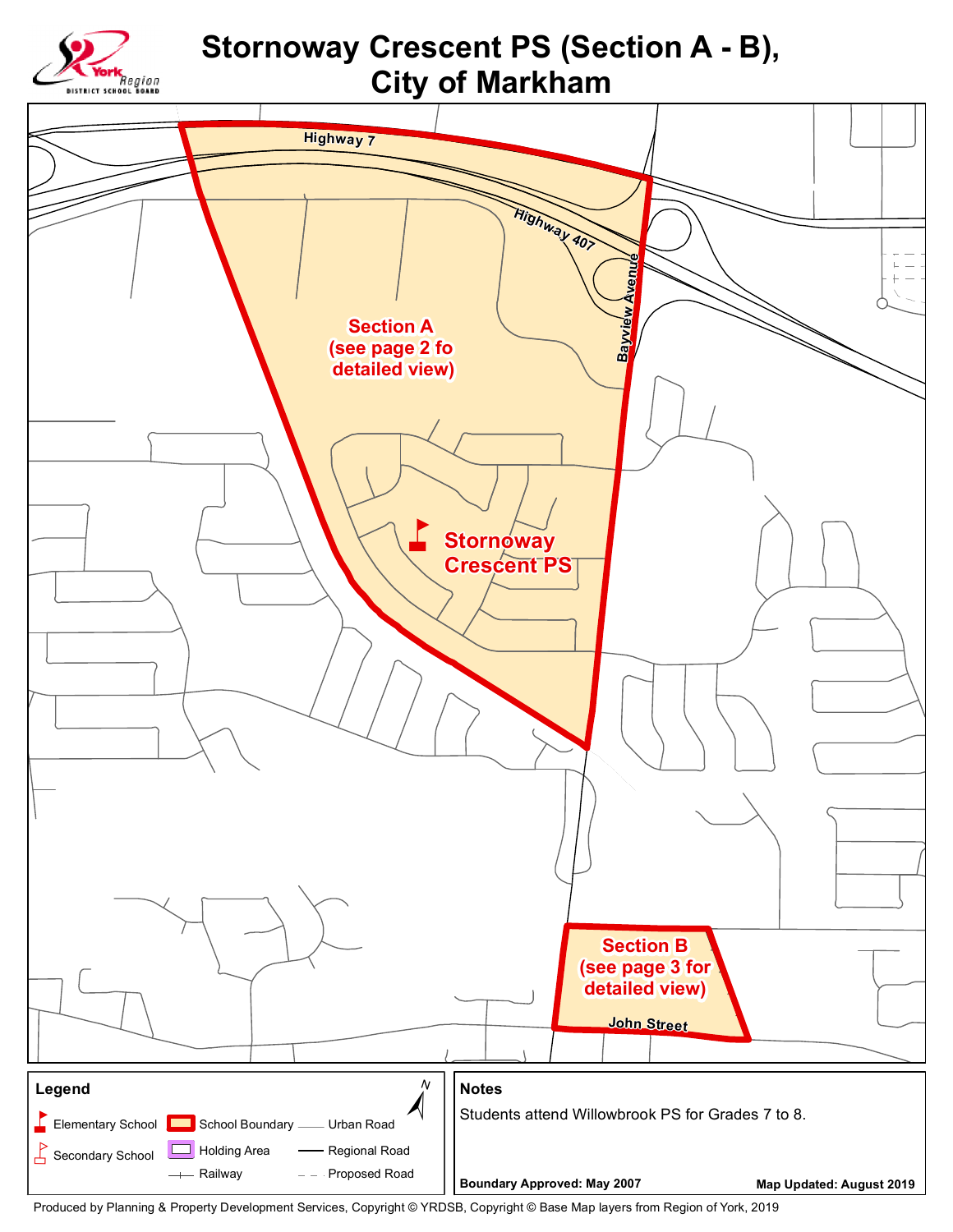

## **Stornoway Crescent PS (Section A), City of Markham**



Produced by Planning & Property Development Services, Copyright © YRDSB, Copyright © Base Map layers from Region of York, 2019